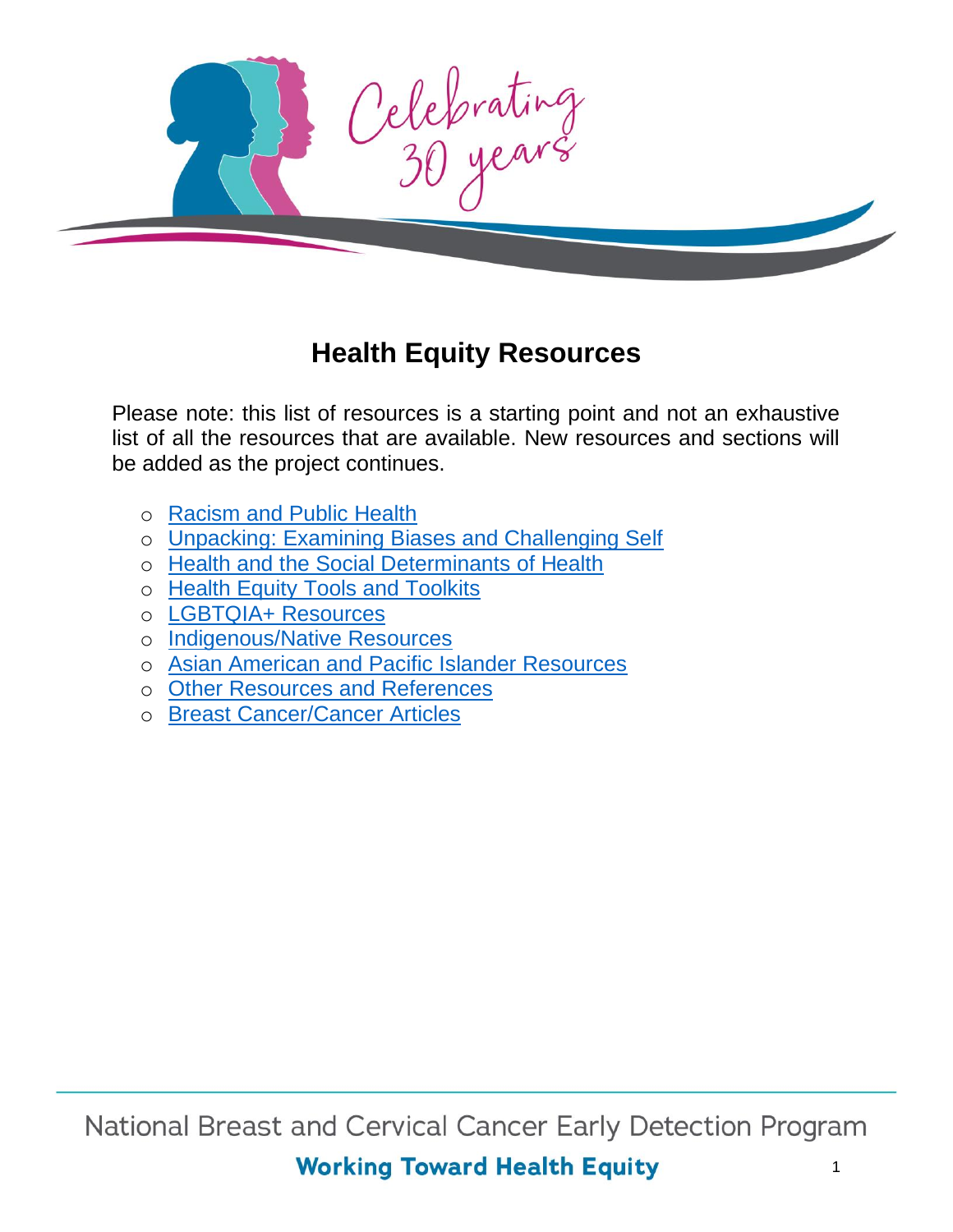Celebrating

# <span id="page-1-0"></span>**Racism and Public Health**

- 1. Declaring Racism, a Public Health Emergency: What does that mean?— NACDD webinar<https://vimeo.com/showcase/6245040/video/461840938>
- 2. The Skin You're In <https://www.tsyi.org/>
- 3. Racism as a Cost for Everyone TEDTalk by Heather C. McGhee [https://www.ted.com/talks/heather\\_c\\_mcghee\\_racism\\_has\\_a\\_cost\\_for\\_everyone](https://www.ted.com/talks/heather_c_mcghee_racism_has_a_cost_for_everyone?language=en) [?language=en](https://www.ted.com/talks/heather_c_mcghee_racism_has_a_cost_for_everyone?language=en)
- 4. CDC Director Dr. Rochelle Walensky Addresses the Community Preventive Services Task Force <https://www.youtube.com/watch?v=kiJU4vSWwyQ>
- 5. Director's Commentary by Dr. Rochelle Walensky, MD, MPH, Director of CDC <https://www.cdc.gov/healthequity/racism-disparities/director-commentary.html>
- 6. Racism and Health: Racism is a Serious Threat to the Public's Health <https://www.cdc.gov/healthequity/racism-disparities/index.html>
- 7. TIME 100 Talks Health Summit: CDC Director Dr. Rochelle Walensky on Health Equity <https://www.facebook.com/time/videos/494864391826911/>
- 8. Impact of Racism on our Nation's Health—CDC <https://www.cdc.gov/healthequity/racism-disparities/impact-of-racism.html>
- 9. Race Equity and Public Health**—**American Public Health Association [https://www.apha.org/-](https://www.apha.org/-/media/Files/PDF/advocacy/SPEAK/210825_Racial_Equity_Fact_Sheet.ashx)
	- [/media/Files/PDF/advocacy/SPEAK/210825\\_Racial\\_Equity\\_Fact\\_Sheet.ashx](https://www.apha.org/-/media/Files/PDF/advocacy/SPEAK/210825_Racial_Equity_Fact_Sheet.ashx)
- 10.Racism: The Ultimate Underlying Condition—American Public Health Association [https://www.apha.org/events-and-meetings/webinars/racial-equity/webinar-1](https://www.apha.org/events-and-meetings/webinars/racial-equity/webinar-1-recording) [recording](https://www.apha.org/events-and-meetings/webinars/racial-equity/webinar-1-recording)
- 11.Race Toward Health: How Race is the Greatest Predictor of Health with Dr. Thomas LaVeist—NACDD podcast [https://soundcloud.com/nacdd/race-toward](https://soundcloud.com/nacdd/race-toward-health-health-and-race-in-america-will-this-time-be-different)[health-health-and-race-in-america-will-this-time-be-different](https://soundcloud.com/nacdd/race-toward-health-health-and-race-in-america-will-this-time-be-different)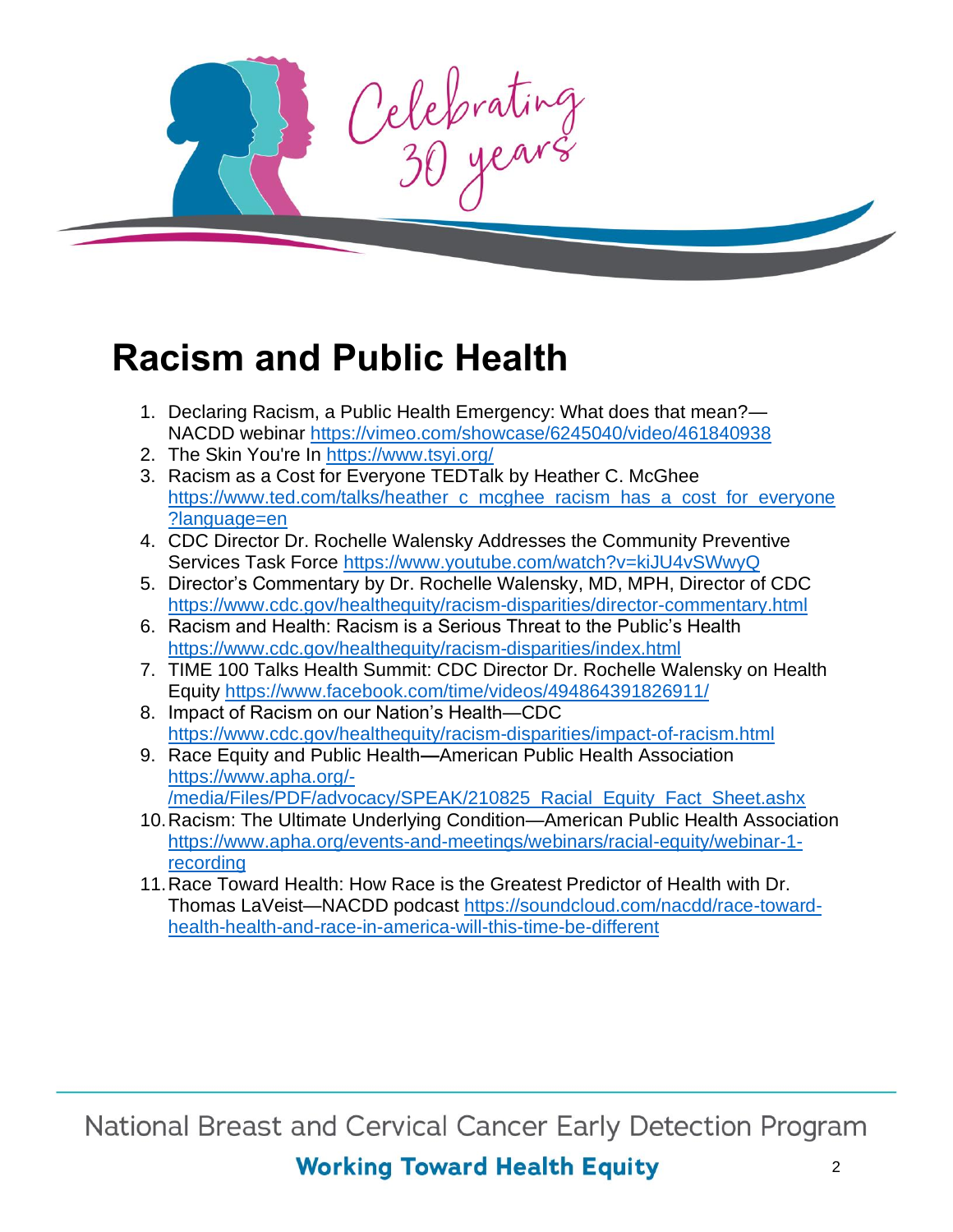

- 12.Race Toward Health: What is a 'Racial Equity Culture'? with Dr. Kristine Andrews—NACDD podcast <https://soundcloud.com/nacdd/race-toward-health-what-is-a-race-equity-culture>
- 13.Race Toward Health: The Political Determinants of Health with Daniel Dawes— NACDD podcast [https://soundcloud.com/nacdd/race-toward-health-political](https://soundcloud.com/nacdd/race-toward-health-political-determinants-of-health-how-to-address-equity-through-a-political-lens)[determinants-of-health-how-to-address-equity-through-a-political-lens](https://soundcloud.com/nacdd/race-toward-health-political-determinants-of-health-how-to-address-equity-through-a-political-lens)
- 14[.Levels of Racism: A Theoretic Framework and a Gardener's Tale](https://www.health.state.mn.us/communities/practice/resources/equitylibrary/docs/jones-allegories.pdf) by Dr. Camara Phyllis Jones [https://www.health.state.mn.us/communities/practice/resources/equitylibrary/doc](https://www.health.state.mn.us/communities/practice/resources/equitylibrary/docs/jones-allegories.pdf) [s/jones-allegories.pdf](https://www.health.state.mn.us/communities/practice/resources/equitylibrary/docs/jones-allegories.pdf)
- 15.How Racism Makes Us Sick by David R. Williams [https://www.ted.com/talks/david\\_r\\_williams\\_how\\_racism\\_makes\\_us\\_sick](https://www.ted.com/talks/david_r_williams_how_racism_makes_us_sick)
- 16.If Racism is a Public Health Crisis, What Does that Mean for My Work? by Dr. Camara Phyllis Jones <https://www.youtube.com/watch?v=y0hhtIrul5U&t=3354s>

# <span id="page-2-0"></span>**Unpacking: Examining Biases and Challenging Self**

- 1. How Do We Overcome Our Biases—Walk Boldly Towards Them by Verna Myers <https://www.youtube.com/watch?v=uYyvbgINZkQ>
- 2. Harvard Implicit Association Test <https://implicit.harvard.edu/implicit/takeatest.html>
- 3. [Unpacking the Invisible Knapsack of Privilege](https://psychology.umbc.edu/files/2016/10/White-Privilege_McIntosh-1989.pdf) by Peggy McIntosh [https://psychology.umbc.edu/files/2016/10/White-Privilege\\_McIntosh-1989.pdf](https://psychology.umbc.edu/files/2016/10/White-Privilege_McIntosh-1989.pdf)
- 4. University of Central Arkansas (UCA) Privilege Exercise Worksheet [https://uca.edu/training/files/2017/11/Privilege-Exercises-Action-Steps-](https://uca.edu/training/files/2017/11/Privilege-Exercises-Action-Steps-Handout.pdf)[Handout.pdf](https://uca.edu/training/files/2017/11/Privilege-Exercises-Action-Steps-Handout.pdf)
- 5. Kimberlé Crenshaw: What is Intersectionality? <https://www.youtube.com/watch?v=ViDtnfQ9FHc>

National Breast and Cervical Cancer Early Detection Program

#### **Working Toward Health Equity**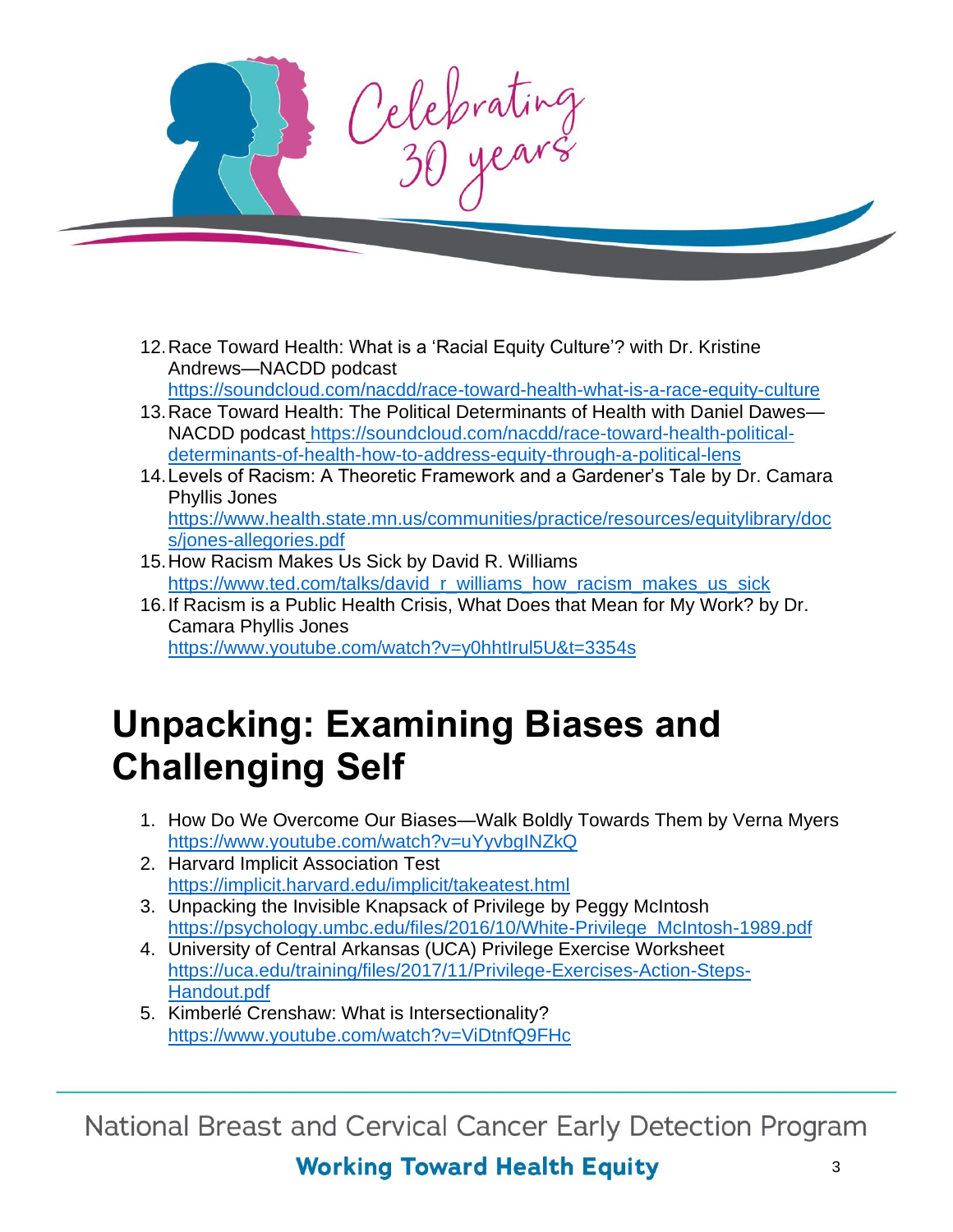

- 6. Kimberlé Crenshaw at Ted + Animation <https://www.youtube.com/watch?v=JRci2V8PxW4>
- 7. Intersectionality and Health Explained—Sociological Studies Sheffield [https://www.youtube.com/watch?v=rwqnC1fy\\_zc](https://www.youtube.com/watch?v=rwqnC1fy_zc)
- 8. The Urgency of Intersectionality by Kimberlé Crenshaw <https://www.youtube.com/watch?v=akOe5-UsQ2o>
- 9. Kimberlé Williams Crenshaw: Structural & Political Intersectionality <https://www.youtube.com/watch?v=yWa63FLEYsU>
- 10.Be an Ally—NIH Office of Equity, Diversity, and Inclusion <https://www.edi.nih.gov/blog/communities/be-ally>
- 11.I Grew Up in Poverty. Here's Why I Recognize my White Privilege by Tom Rietz <https://youtu.be/xp8YYVxIeVQ>

# <span id="page-3-0"></span>**Health and the Social Determinants of Health**

- 1. Does My Neighborhood Determine My Future? <https://www.youtube.com/watch?v=pu2sKNJMH-k>
- 2. Where You Live Has a Huge Impact on Your Health <https://www.youtube.com/watch?v=zNzFnHL-8Zk>
- 3. Segregated by Design [https://www.segregatedbydesign.com](https://www.segregatedbydesign.com/)
- 4. Health to be Determined: Using Built Environment to Relieve Communities from Arrested Mobility with Charles T. Brown, MPA—NACDD podcast <https://soundcloud.com/nacdd/charles-brown>
- 5. Why the Built Environment? by Dr. Matthew Trowbridge <https://www.youtube.com/watch?v=vL4VPMYmTUw>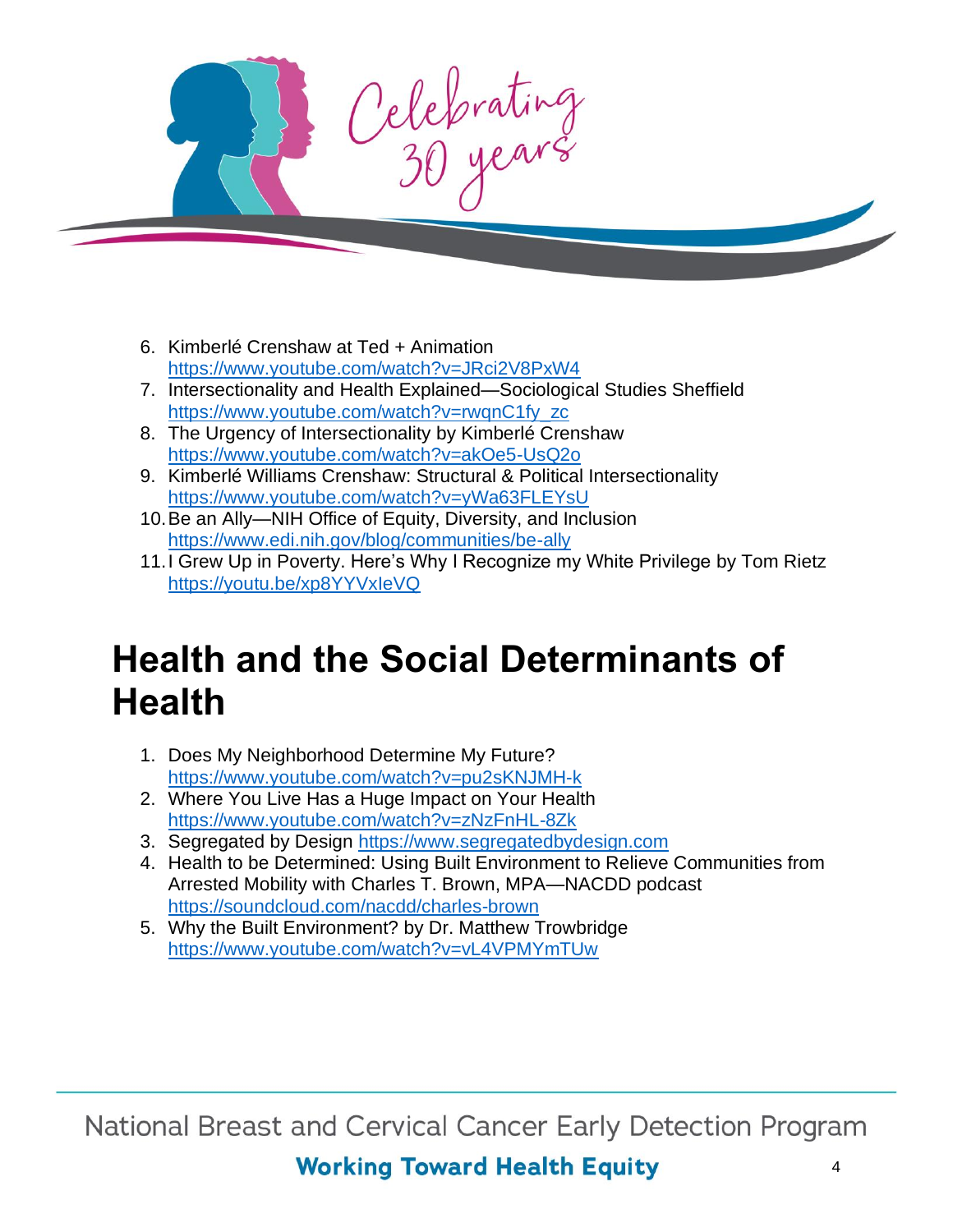

6. Downstream, Upstream, Mainstream: Getting to Equity with Dr. Renée Canady— NACDD webinar

[https://chronicdisease.zoom.us/rec/play/2HLvH3EOMO\\_DNW5IY54d2Yk3Nf3Ou](https://chronicdisease.zoom.us/rec/play/2HLvH3EOMO_DNW5IY54d2Yk3Nf3OuLha11tBWBzB78oHXIqbrvVlSQVspb-s8VCjThJKJ26CMi6KRREq.QnrHY9EVjkI8LQy6?autoplay=true&startTime=1586887103000) [Lha11tBWBzB78oHXIqbrvVlSQVspb](https://chronicdisease.zoom.us/rec/play/2HLvH3EOMO_DNW5IY54d2Yk3Nf3OuLha11tBWBzB78oHXIqbrvVlSQVspb-s8VCjThJKJ26CMi6KRREq.QnrHY9EVjkI8LQy6?autoplay=true&startTime=1586887103000)[s8VCjThJKJ26CMi6KRREq.QnrHY9EVjkI8LQy6?autoplay=true&startTime=1586](https://chronicdisease.zoom.us/rec/play/2HLvH3EOMO_DNW5IY54d2Yk3Nf3OuLha11tBWBzB78oHXIqbrvVlSQVspb-s8VCjThJKJ26CMi6KRREq.QnrHY9EVjkI8LQy6?autoplay=true&startTime=1586887103000) [887103000](https://chronicdisease.zoom.us/rec/play/2HLvH3EOMO_DNW5IY54d2Yk3Nf3OuLha11tBWBzB78oHXIqbrvVlSQVspb-s8VCjThJKJ26CMi6KRREq.QnrHY9EVjkI8LQy6?autoplay=true&startTime=1586887103000)

- 7. How We in State Health Departments Can Support Active People, Healthy Nation—NACDD webinar <https://vimeo.com/388273275>
- 8. [Insights Magazine: Socially](https://chronicdisease.org/resource/resmgr/website-2019/30anniversary/nacdd_insights_mediumres.pdf) Determined A Call to Action—NACDD report [https://chronicdisease.org/resource/resmgr/website-](https://chronicdisease.org/resource/resmgr/website-2019/30anniversary/nacdd_insights_mediumres.pdf)[2019/30anniversary/nacdd\\_insights\\_mediumres.pdf](https://chronicdisease.org/resource/resmgr/website-2019/30anniversary/nacdd_insights_mediumres.pdf)
- 9. Complete Streets Webinar by Public Health Partners—NACDD webinar <https://vimeo.com/351058979>
- 10.Health: To Be Determined—NACDD Podcast Series [https://chronicdisease.org/category/publications-library/podcasts/?tag=socially](https://chronicdisease.org/category/publications-library/podcasts/?tag=socially-determined)[determined](https://chronicdisease.org/category/publications-library/podcasts/?tag=socially-determined)
- 11.Deliberate Practice: Programs-Level Approaches to Address Upstream Factors— NACDD webinar <https://vimeo.com/368824798>
- 12.Upstream Factors: From What and Why to How—NACDD webinar <https://vimeo.com/363588802>
- 13.Community IS Medicine an "Rx" for Eating, Exercise, Sleep and Community— NACDD webinar <https://vimeo.com/334663786>
- 14.Building the Public Narrative to Address Root Causes for Health Disparities & State Examples—NACDD webinar<https://vimeo.com/267233262>
- <span id="page-4-0"></span>15.The Color of Law: The Forgotten History of How Our Government Segregated America Webinar and Q&A with author Richard Rothstein, NACDD consultant Robyn Taylor, and NACDD Board Past President Dr. Susan Kansagra—NACDD webinar [https://chronicdisease.org/the-color-of-law-presentation-and-qa-with](https://chronicdisease.org/the-color-of-law-presentation-and-qa-with-richard-rothstein/)[richard-rothstein/](https://chronicdisease.org/the-color-of-law-presentation-and-qa-with-richard-rothstein/)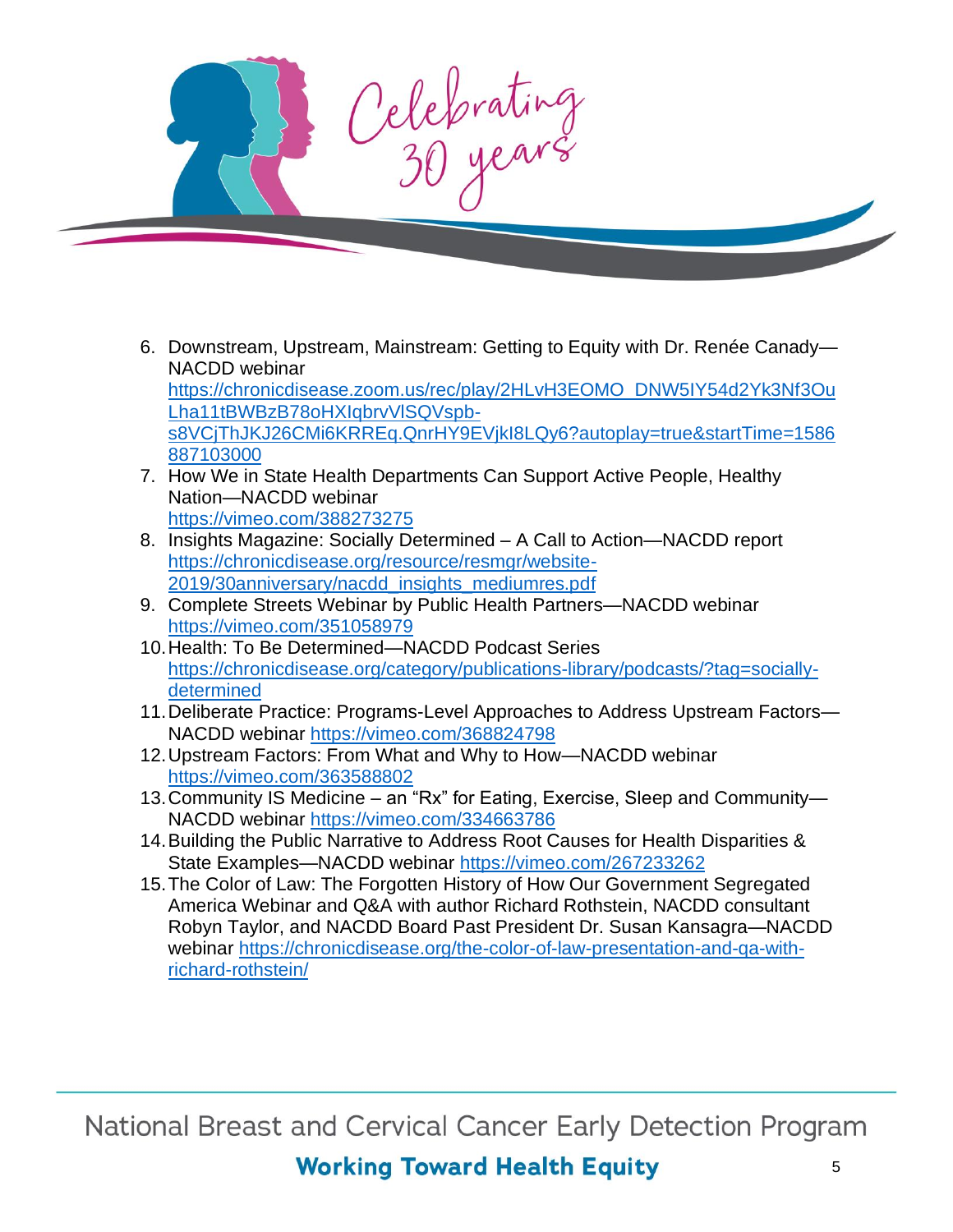

# **Health Equity Tools and Toolkits**

- 1. Health Equity Guiding Principles for Inclusive Communication—CDC [https://www.cdc.gov/healthcommunication/Health\\_Equity.html](https://www.cdc.gov/healthcommunication/Health_Equity.html)
- 2. Educating and Communicating about Breast and Cervical Cancer in the Community—Innovating Health International [https://www.uicc.org/sites/main/files/atoms/files/ENGLISH-Breast-Cancer-](https://www.uicc.org/sites/main/files/atoms/files/ENGLISH-Breast-Cancer-Training-Manual.pdf)[Training-Manual.pdf](https://www.uicc.org/sites/main/files/atoms/files/ENGLISH-Breast-Cancer-Training-Manual.pdf)
- 3. Health Equity Toolkit—Campaign for Action [https://campaignforaction.org/resource/equity-toolkit-helps-communities-take-on](https://campaignforaction.org/resource/equity-toolkit-helps-communities-take-on-social-determinants-of-health/)[social-determinants-of-health/](https://campaignforaction.org/resource/equity-toolkit-helps-communities-take-on-social-determinants-of-health/)
- 4. Advancing Health Equity: Key Questions for Assessing Policy, Processes, and Assumptions—Minnesota Department of Health [https://www.health.state.mn.us/communities/practice/resources/publications/docs](https://www.health.state.mn.us/communities/practice/resources/publications/docs/1811advancingHEkeyQs.pdf) [/1811advancingHEkeyQs.pdf](https://www.health.state.mn.us/communities/practice/resources/publications/docs/1811advancingHEkeyQs.pdf)
- 5. Breast Cancer Disparities Online Toolkit—ASTHO <https://www.astho.org/breastcancer.aspx>
- 6. Disparities Impact Statement—Centers for Medicaid and Medicare Services [https://www.cms.gov/About-CMS/Agency-](https://www.cms.gov/About-CMS/Agency-Information/OMH/Downloads/Disparities-Impact-Statement-508-rev102018.pdf)[Information/OMH/Downloads/Disparities-Impact-Statement-508-rev102018.pdf](https://www.cms.gov/About-CMS/Agency-Information/OMH/Downloads/Disparities-Impact-Statement-508-rev102018.pdf)
- 7. Plan of Action for Cervical Cancer Prevention and Control 2018-2030—PAHO [https://www.paho.org/en/documents/plan-action-cervical-cancer-prevention-and](https://www.paho.org/en/documents/plan-action-cervical-cancer-prevention-and-control-2018-2030)[control-2018-2030](https://www.paho.org/en/documents/plan-action-cervical-cancer-prevention-and-control-2018-2030)
- 8. Compilation of Resources on Health Equity to Accelerate Population Health-- NACDD [https://chronicdisease.org/accelerating-population-health](https://chronicdisease.org/accelerating-population-health-recommendations-from-the-2018-nacdd-gear-groups/)[recommendations-from-the-2018-nacdd-gear-groups/](https://chronicdisease.org/accelerating-population-health-recommendations-from-the-2018-nacdd-gear-groups/)
- 9. Social Vulnerability Index—CDC <https://www.atsdr.cdc.gov/placeandhealth/svi/index.html>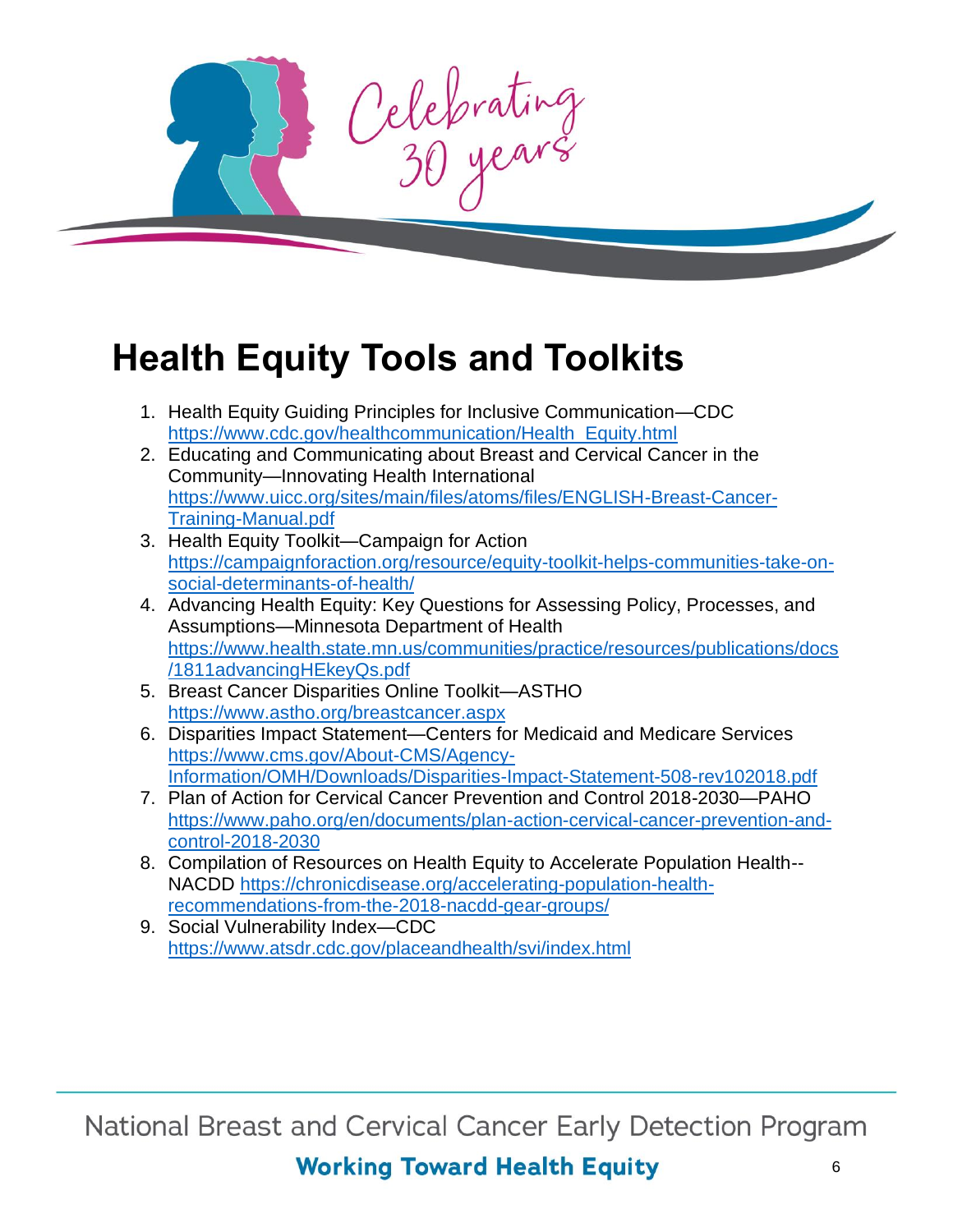Celebrating

# <span id="page-6-0"></span>**LGBTQIA+ Resources**

- 1. National LGBT Cancer Network website—National LGBT Cancer Network <https://cancer-network.org/out-the-national-cancer-survey/>
- 2. Vanessa Goes to the Doctor—National LGBT Cancer Network <https://www.youtube.com/watch?v=S3eDKf3PFRo&t=1s>
- 3. What Goes Unsaid—National LGBT Cancer Network [https://cancer](https://cancer-network.org/resources/what-goes-unsaid/)[network.org/resources/what-goes-unsaid/](https://cancer-network.org/resources/what-goes-unsaid/)
- 4. The Southern LGBTQ Health Survey Report (2019) —Southern LGBTQ Health Initiative [https://southernequality.org/wp](https://southernequality.org/wp-content/uploads/2019/11/SouthernLGBTQHealthSurvey–FullReport.pdf)[content/uploads/2019/11/SouthernLGBTQHealthSurvey–FullReport.pdf](https://southernequality.org/wp-content/uploads/2019/11/SouthernLGBTQHealthSurvey–FullReport.pdf)
- 5. Latinx LGBT Adults in the US—UCLA School of Law, Williams Institute <https://williamsinstitute.law.ucla.edu/>
- 6. Increasing Access for the LGBTQ+ Population—National LGBT Cancer Network/CDC <https://www.youtube.com/watch?v=eKpowMu1kn8>
- 7. Effects of gender discrimination on health <https://www.medicalnewstoday.com/articles/effects-of-gender-discrimination>

# <span id="page-6-1"></span>**Indigenous/Native Resources**

- 1. Impact of Unresolved Trauma on American Indian Health Equity <https://www.youtube.com/watch?v=CBKiKuVtrtg>
- 2. American Indian Health Equity/Disparities—Center for American Indian Resilience <https://in.nau.edu/cair/ai-health-equity-and-disparities/>
- 3. Native Americans and Health Equity—NIHCM <https://nihcm.org/publications/native-americans-health-equity>
- 4. Communities in Action: Pathways to Health Equity. Chapter 2: The State of Health Disparities in the United States. <https://www.ncbi.nlm.nih.gov/books/NBK425844/>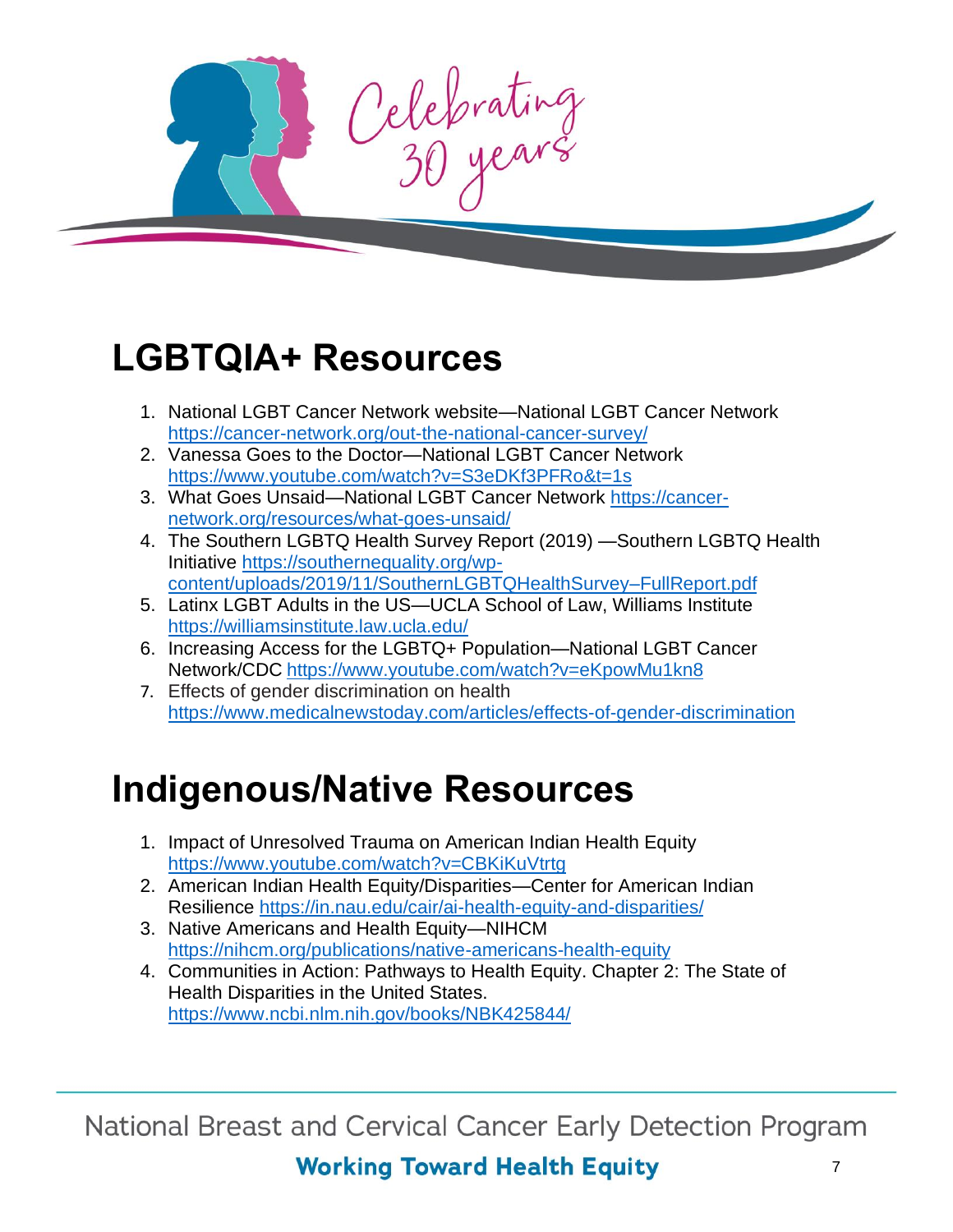

5. Racialization as a Barrier to Achieving Health Equity for Native Americans [https://journalofethics.ama-assn.org/article/racialization-barrier-achieving-health](https://journalofethics.ama-assn.org/article/racialization-barrier-achieving-health-equity-native-americans/2020-10)[equity-native-americans/2020-10](https://journalofethics.ama-assn.org/article/racialization-barrier-achieving-health-equity-native-americans/2020-10)

# <span id="page-7-0"></span>**Asian American and Pacific Islander Resources**

- 1. How Do We Advance Equity for Asian Americans? —RWJF [https://www.rwjf.org/en/blog/2021/06/how-do-we-advance-health-equity-for](https://www.rwjf.org/en/blog/2021/06/how-do-we-advance-health-equity-for-asian-americans.html)[asian-americans.html](https://www.rwjf.org/en/blog/2021/06/how-do-we-advance-health-equity-for-asian-americans.html)
- 2. Asian Americans and Pacific Islanders Heritage <https://www.cdc.gov/healthequity/features/asian-pacific/index.html>
- 3. Asian Americans and Health Equity: Dismantling Stereotypes and Changing the Narrative by Dr. Simona C. Kwon <https://www.youtube.com/watch?v=vbjMv7wAtnY>
- 4. Anti-Asian American Racism: A Wake-Up Call for Population Based Cancer Research <https://cebp.aacrjournals.org/content/30/8/1455>

# <span id="page-7-1"></span>**Other Resources and References**

- 1. Using Data to Promote Equity in Policy and Programming—NACDD [https://chronicdisease.org/wp-content/uploads/2021/02/2021-Resources-and-](https://chronicdisease.org/wp-content/uploads/2021/02/2021-Resources-and-References_2021-Using-Data-to-Promote-Equity-in-Policy-and-Programming.pdf)[References\\_2021-Using-Data-to-Promote-Equity-in-Policy-and-Programming.pdf](https://chronicdisease.org/wp-content/uploads/2021/02/2021-Resources-and-References_2021-Using-Data-to-Promote-Equity-in-Policy-and-Programming.pdf)
- 2. #Ableism—Center for Disability Rights <https://cdrnys.org/blog/uncategorized/ableism/>
- 3. What is Classism? —Class Action <https://classism.org/about-class/what-is-classism/>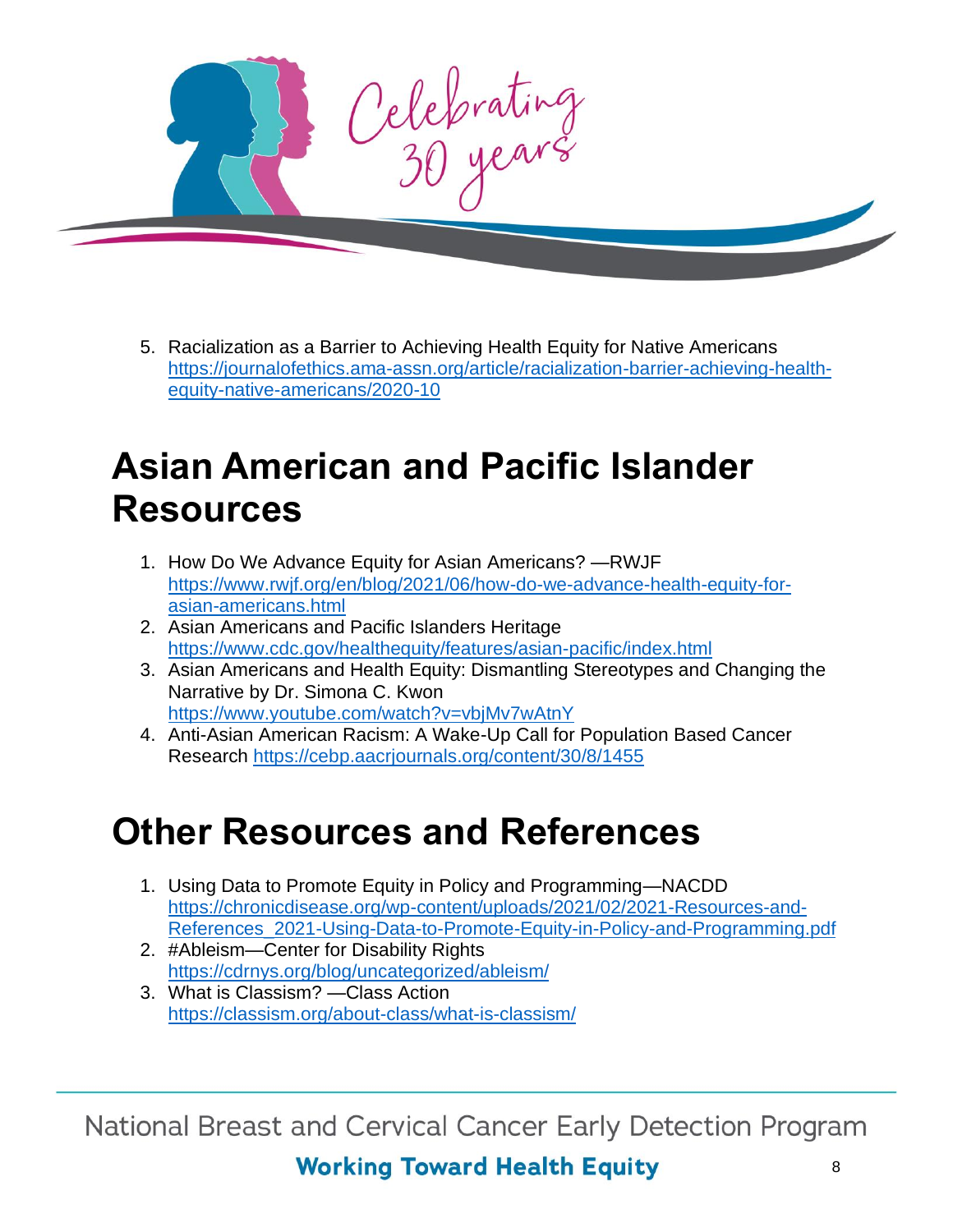

- 4. Health inequalities by class and race in the US: What can we learn from the patterns? [https://scholar.harvard.edu/files/davidrwilliams/files/2010](https://scholar.harvard.edu/files/davidrwilliams/files/2010-health_inequalities_by-williams.pdf) [health\\_inequalities\\_by-williams.pdf](https://scholar.harvard.edu/files/davidrwilliams/files/2010-health_inequalities_by-williams.pdf)
- 5. Awake to Woke to Work: Building a Race Equity Culture Equity in the Center <https://equityinthecenter.org/aww/>
- 6. Measuring the Impact of Public Health Policy—CDC [https://www.cdc.gov/pcd/issues/2010/jul/09\\_0249.htm](https://www.cdc.gov/pcd/issues/2010/jul/09_0249.htm)

#### <span id="page-8-0"></span>**Breast Cancer/Cancer Articles**

- 1. Breast cancer statistics. Centers for Disease Control and Prevention. [https://www.cdc.gov/cancer/breast/statistics/index.htm.](https://www.cdc.gov/cancer/breast/statistics/index.htm) Updated June 8, 2020. Accessed July 15, 2020.
- 2. Breast cancer basic information. Centers for Disease Control and Prevention. [https://www.cdc.gov/cancer/breast/basic\\_info/index.htm.](https://www.cdc.gov/cancer/breast/basic_info/index.htm) Updated July 26, 2019.
- 3. Cancer disparities. National Cancer Institute. [https://www.cancer.gov/aboutcancer/understanding/disparities.](https://www.cancer.gov/aboutcancer/understanding/disparities) Updated March 11, 2019. Accessed July 17, 2020.
- 4. Yedjou CG, Sims JN, Miele L, et al. Health and racial disparity in breast cancer. Adv Exp Med Biol. 2019;1152:31-49. doi:10.1007/978-3-030-20301-6\_3
- 5. Yi H, Xiao T, Thomas PS, et al. Barriers and facilitators to patient-provider communication when discussing breast cancer risk to aid in the development of decision support tools. AMIA Annual Symposium Proceedings Archive. 2015; 1352-1360.

<https://www.ncbi.nlm.nih.gov/pmc/articles/PMC4765687/pdf/2245313.pdf>

6. Lunsford NB, Sapsis KF, Smither B, Reynolds J, Wilburn B, Fairley T. Young women's perceptions regarding communication with healthcare providers about breast cancer, risk, and prevention. J Women's Health (Larchmt). 2018;27(2):162-170. doi:10.1089/jwh.2016.6140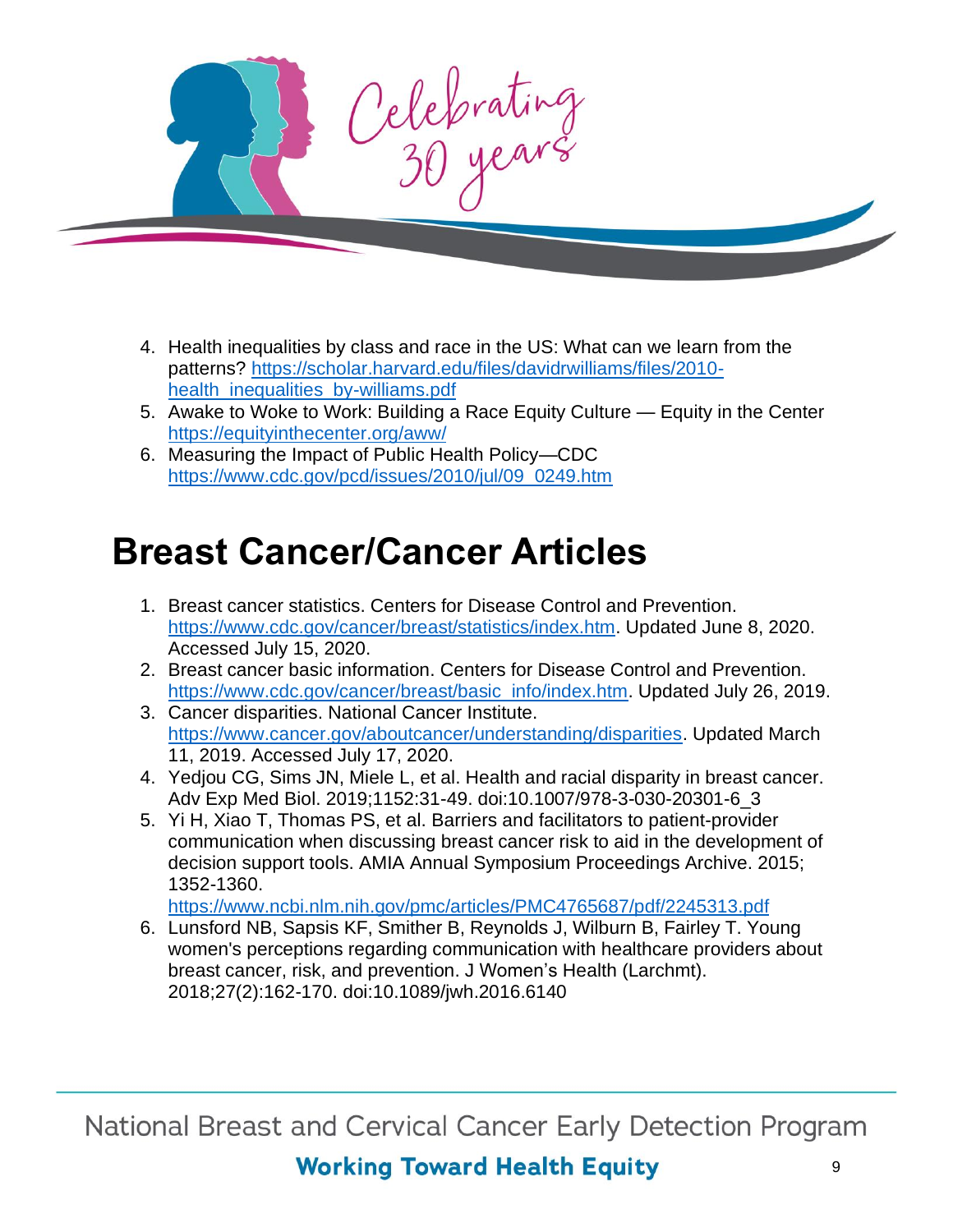Celebrating

- 7. Sutton AL, He J, Edmonds MC, Sheppard VB. Medical mistrust in black breast cancer patients: acknowledging the roles of the trustor and the trustee. J Cancer Educ. 2019;34:600-607. doi:10.1007%2Fs13187-018-1347-3
- 8. White-Means SI, Osmani AR. Racial and ethnic disparities in patient-provider communication with breast cancer patients: evidence from 2011 MEPS and experiences with cancer supplement. Inquiry. 2017;54:1-17. doi:10.1177/0046958017727104
- 9. Abittan B, Herman S, Herman J. Provider-patient communication of personal breast cancer risk (bcr): providers' beliefs [18M]. Obstet Gynecol. 2018;131 Suppl 1:145S-145S.doi:10.1097/01.AOG.0000533074.18359.7c
- 10.Breast cancer in young women. Centers for Disease Control and Prevention. [https://www.cdc.gov/cancer/breast/young\\_women/index.htm.](https://www.cdc.gov/cancer/breast/young_women/index.htm) Updated July 9, 2019. Accessed July 21, 2020.
- 11.Joseph-Williams N, Elwyn G, Edwards A. Knowledge is not power for patients: a systematic review and thematic synthesis of patient-reported barriers and facilitators to shared decision making. Patient Educ Couns. 2014;94(3):291-309. doi:10.1016/j.pec.2013.10.031
- 12.Davio K. African American women are at a disadvantage in preventing breast cancer. The American Journal of Managed Care. Published January 16, 2019.
- 13.Vraga EK, Stefanidis A, Lamprianidis G, et al. Cancer and social media: a comparison of traffic about breast cancer, prostate cancer, and other reproductive cancers on Twitter and Instagram. J Health Commun. 2018;23(2):181-189. doi:10.1080/10810730.2017.1421730
- 14.Black KZ, Eng E, Schaal JC, et al. The other side of through: young breast cancer survivors' spectrum of sexual and reproductive health needs. Qual Health Res. June, 2020. doi:10.1177%2F1049732320929649
- 15.Underwood JM, Townsend JS, Stewart SL, et al. Surveillance of demographic characteristics and health behaviors among adult cancer survivors – Behavioral Risk Factor Surveillance System, United States, 2009. Morbidity and Mortality Weekly Report. 2012;61(SS01):1-23.

<http://www.cdc.gov/mmwr/preview/mmwrhtml/ss6101a1.htm>